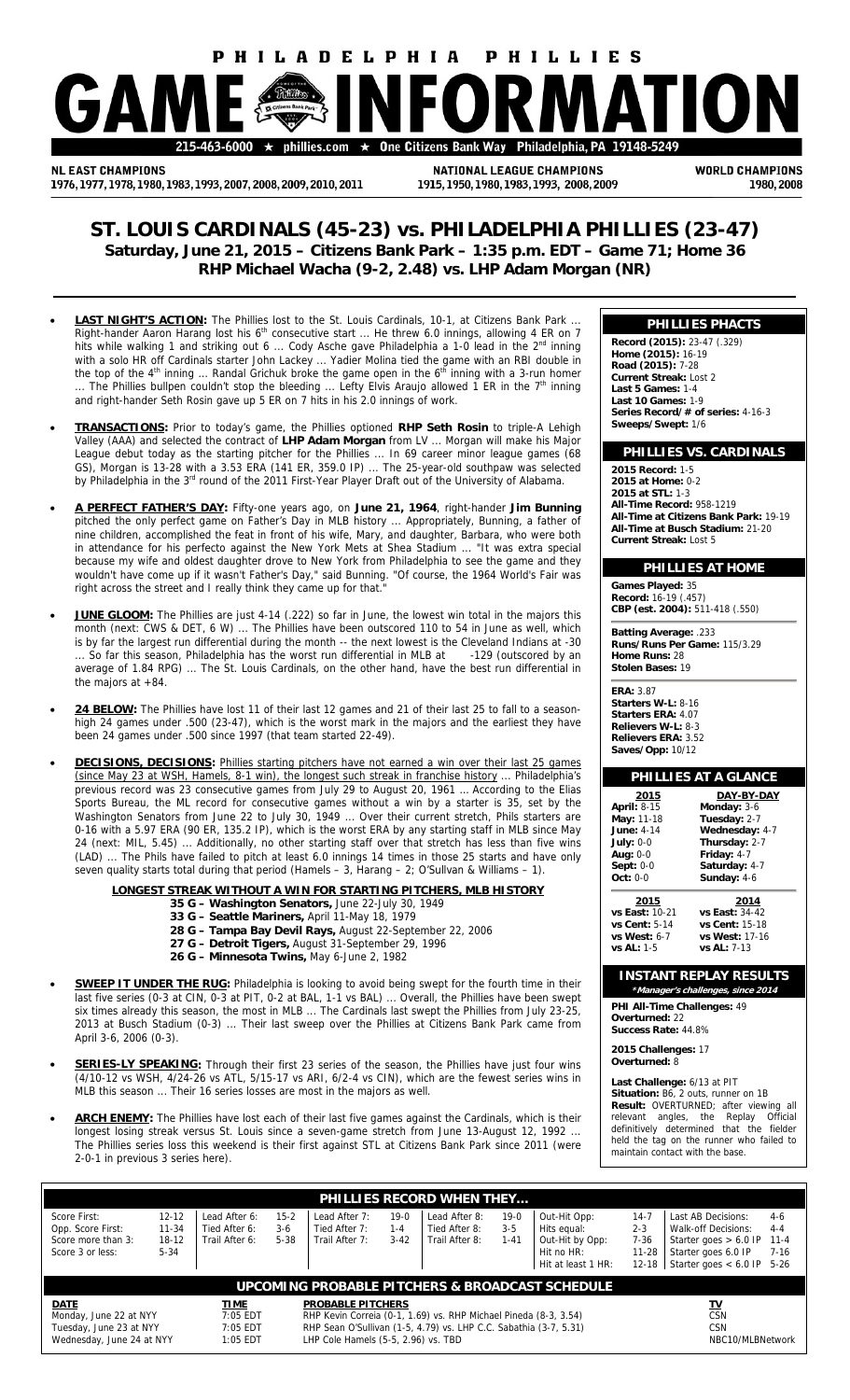|           | <b>ADAM MORGAN • LHP</b><br>#39                                                                                                                                                                                                                                                                                                                                                                           |                          |                                                                            |                               |                   |                                 | MORGAN - 2015 DAY-BY-DAY                                      |                                    |                                    |                                          |                                  |                                |
|-----------|-----------------------------------------------------------------------------------------------------------------------------------------------------------------------------------------------------------------------------------------------------------------------------------------------------------------------------------------------------------------------------------------------------------|--------------------------|----------------------------------------------------------------------------|-------------------------------|-------------------|---------------------------------|---------------------------------------------------------------|------------------------------------|------------------------------------|------------------------------------------|----------------------------------|--------------------------------|
|           | Height: 6-1<br>Weight: 195<br>Age: 25 (born: 2/27/90)                                                                                                                                                                                                                                                                                                                                                     |                          | DATE-OPP DECISION                                                          |                               |                   | IP                              | н<br>R<br>$\overline{2}$<br>6                                 | ER                                 | HR                                 | BB<br>3                                  | <b>SO</b>                        | <b>ERA</b><br>4.50             |
|           | 2015: 0-6, 4.74 ERA (minors)<br>Career: 13-28, 3.53 ERA (minors)                                                                                                                                                                                                                                                                                                                                          |                          | *4/12 vs PAW ND, W, 7-6<br>*4/17 at BUF L, 5-1                             |                               |                   | 4.0<br>5.0                      | 6<br>5                                                        | 2<br>3                             | 0<br>$\mathbf 0$                   | $\mathbf{1}$                             | 4<br>$\overline{2}$              | 5.00                           |
|           | <b>LAST START - 6/17 vs Buffalo (AAA):</b> ND, 2.0 IP, 3 H, 2 R, 2 ER, BB, HR<br>IronPigs won 8-7  Morgan was pulled after just 2.0 innings in advance of his                                                                                                                                                                                                                                             |                          | *4/22 at SWB L, 3-2<br>*4/27 vs DUR L, 7-4                                 |                               |                   | 7.0<br>5.2                      | 7<br>3<br>9<br>5                                              | 3<br>1                             | 0<br>0                             | 0<br>$\mathbf{1}$                        | 3<br>2                           | 4.50<br>3.74                   |
|           | start today  Starting for Buffalo was former Phillie LHP Randy Wolf (5.0 IP, 4 ER)                                                                                                                                                                                                                                                                                                                        | <b>APRIL</b>             | $0 - 3$<br>$*5/2$ at IND ND, L, 6-5                                        |                               |                   | 21.2 28<br>6.0                  | 15<br>10<br>3                                                 | 9<br>3                             | 0<br>0                             | 5<br>1                                   | 11<br>0                          | 3.74<br>3.90                   |
|           | <b>TODAY'S START:</b>                                                                                                                                                                                                                                                                                                                                                                                     |                          | *5/9 vs GWN L, 5-1<br>*5/14 at ROC ND, W, 6-5                              |                               |                   | 7.1<br>4.1                      | 3<br>3<br>8<br>5                                              | $\overline{2}$<br>5                | $\mathbf{1}$<br>$\overline{2}$     | 3<br>$\mathbf{1}$                        | $\overline{2}$<br>3              | 3.60<br>4.35                   |
|           | <b>Paperwork</b> : Was recalled from Lehigh Valley (AAA) today  Marks his 1 <sup>st</sup><br>stint with the Phillies this season                                                                                                                                                                                                                                                                          |                          | *5/19 at SYR ND, W, 5-4<br>*5/24 vs CHA ND, L, 7-5                         |                               |                   | 3.2<br>6.0                      | 5<br>4<br>3<br>3                                              | $\overline{4}$<br>3                | $\mathbf 0$<br>$\mathbf{1}$        | 3<br>3                                   | $\mathbf{1}$<br>5                | 4.81<br>4.78                   |
| $\bullet$ | First Time's a Charm: Scheduled to make his ML debut today Has gone<br>0-6, 4.74 ERA (36 ER, 68.1 IP) in 13 starts for LV this season                                                                                                                                                                                                                                                                     | MAY                      | *5/29 at CHA L, 7-5<br>$0 - 2$<br>$*6/6$ vs IND L, 4-0                     |                               |                   | 5.0<br>32.1<br>6.1              | 10<br>6<br>39<br>24<br>5<br>4                                 | 6<br>23<br>2                       | $\overline{2}$<br>6<br>$\mathbf 0$ | 3<br>14<br>$\overline{4}$                | 5<br>16<br>5                     | 5.33<br>6.40<br>5.07           |
| ٠         | Searching For a Win: Is 0-6 in 13 starts this season  Having missed all<br>of 2014 while recovering from left shoulder surgery, hasn't recorded a win<br>since 8/6/13 at Charlotte (AAA), a span of 684 days                                                                                                                                                                                              | <b>JUNE</b>              | *6/12 at NOR ND, W, 1-0<br>*6/17 vs BUF ND, W, 8-7<br>$0 - 1$              |                               |                   | 6.0<br>2.0<br>14.1 14           | 6<br>$\mathbf 0$<br>3<br>$\overline{2}$<br>6                  | $\mathbf 0$<br>$\overline{2}$<br>4 | $\mathbf 0$<br>$\mathbf{1}$<br>1   | 3<br>$\mathbf{1}$<br>8                   | $\mathbf{1}$<br>$\mathbf 0$<br>6 | 4.61<br>4.74<br>2.51           |
| $\bullet$ | Next Man Up: With his start today, Morgan will become the 11 <sup>th</sup> different<br>pitcher to start a game for the Phillies this season  According to the Elias<br>Sports Bureau, the club record for starting pitchers used in a single season<br>is 19 set in 1946  The last time the Phillies used as many as 11 different<br>starting pitchers in one season was 2009 (12)  Conversely, the club |                          | *denotes minor league appearance<br><b>2015 HIGHS</b><br>N/A<br>N/A<br>N/A |                               |                   | IP<br>н<br>R                    |                                                               |                                    |                                    | <b>CAREER HIGHS</b><br>N/A<br>N/A<br>N/A |                                  |                                |
| $\bullet$ | record for fewest pitchers in one season was 11, set in 1976 (7 SP, 4 RP)<br>IL Rankings: At the time of his promotion today, ranked T-5 <sup>th</sup> in the                                                                                                                                                                                                                                             |                          | N/A<br>N/A<br>N/A                                                          |                               |                   | ER<br>BB<br>SO.                 |                                                               |                                    |                                    | N/A<br>N/A<br>N/A                        |                                  |                                |
| HOME:     | International League in starts (13)                                                                                                                                                                                                                                                                                                                                                                       |                          | N/A<br>N/A                                                                 |                               |                   | <b>HR</b><br>СG                 |                                                               |                                    |                                    | N/A<br>N/A                               |                                  |                                |
|           | Career (MiLB): 5-4, 2.75 ERA (26 ER, 85.0 IP) in 16 starts (2011-15)                                                                                                                                                                                                                                                                                                                                      |                          | N/A<br>N/A                                                                 |                               |                   | <b>SHO</b><br><b>Win Streak</b> |                                                               |                                    |                                    | N/A<br>N/A                               |                                  |                                |
|           | 2015 (AAA): 0-3, 3.45 ERA (12 ER, 31.1 IP) in 6 starts                                                                                                                                                                                                                                                                                                                                                    |                          | N/A                                                                        |                               |                   | <b>Loss Streak</b>              |                                                               |                                    |                                    | N/A                                      |                                  |                                |
|           | <b>2015 SEASON:</b>                                                                                                                                                                                                                                                                                                                                                                                       |                          |                                                                            |                               |                   |                                 | <b>MORGAN - 2015 AND CAREER (minors)</b>                      |                                    |                                    |                                          |                                  |                                |
|           | Over his last 3 starts at LV (6/6-17) posted a 2.51 ERA (4 ER, 14.1 IP)                                                                                                                                                                                                                                                                                                                                   | 2015:                    | W-L<br>$0-6$                                                               | 4.74                          | ERA G<br>13       | GS<br>13                        | IP<br>68.1                                                    | н<br>81                            | R<br>45                            | ER<br>36                                 | BB<br>27                         | <b>SO</b><br>33                |
|           | On 5/9 vs GWN tossed a LV season-high 7.1 innings                                                                                                                                                                                                                                                                                                                                                         | Career:                  | 13-28                                                                      |                               | 3.53 69           | 68                              | 359.0                                                         | 350                                | 166                                |                                          | 141 106                          | 302                            |
|           | Appeared in 2 games for the Phillies in Spring Training (0.00 ERA, 4.0 IP)                                                                                                                                                                                                                                                                                                                                |                          |                                                                            |                               |                   |                                 | <b>MORGAN vs CARDINALS</b>                                    |                                    |                                    |                                          |                                  |                                |
|           | <b>CAREER:</b><br>Missed the entire 2014 season while recovering from left shoulder surgery<br>performed on 1/8/14 by Dr. Craig Morgan                                                                                                                                                                                                                                                                    | 2015:<br>Career:         | W-L<br>N/A<br>N/A                                                          |                               |                   | ERA G GS                        | IP                                                            | H                                  | $\mathbf R$                        |                                          | ER BB                            | <b>SO</b>                      |
|           | Named International League Player of the Week on 4/15/13 after he went                                                                                                                                                                                                                                                                                                                                    |                          | Last Start - Has never faced                                               |                               |                   |                                 |                                                               |                                    |                                    |                                          |                                  |                                |
|           | 1-0, 0.00 ERA (8.0 IP) in start<br>Appeared in 21 games (20 GS) for Clearwater (A) in 2012  Finished 2nd                                                                                                                                                                                                                                                                                                  |                          |                                                                            |                               |                   |                                 |                                                               |                                    |                                    |                                          |                                  |                                |
|           | in the Florida State League in SO (140) and 4 <sup>th</sup> in ERA (3.29)                                                                                                                                                                                                                                                                                                                                 |                          |                                                                            |                               |                   |                                 | <b>BATTER-PITCHER MATCH-UPS</b><br><b>MORGAN vs CARDINALS</b> |                                    |                                    |                                          |                                  |                                |
|           | Following the 2012 season was named the 5 <sup>th</sup> -best prospect in the Phillies<br>minor league system by Baseball America<br>Selected by the Phillies in the 3rd round of the June 2011 draft  Was                                                                                                                                                                                                | MLB debut                |                                                                            | avg                           | ab                | 2b<br>h.                        |                                                               | 3b hr rbi bb                       |                                    |                                          | <b>SO</b>                        |                                |
|           | signed by Mike Stauffer                                                                                                                                                                                                                                                                                                                                                                                   |                          |                                                                            | avg                           | ab                | н                               | <b>WACHA vs PHILLIES</b><br>2b                                | 3b                                 | hr                                 | rbi                                      | bb                               | SO                             |
|           | Attended the University of Alabama<br>Born in Tampa, FL and resides in Marietta, GA                                                                                                                                                                                                                                                                                                                       | <b>ASCHE</b>             | <b>FRANCOEUR</b>                                                           | .333<br>.000                  | 3<br>2            | $\mathbf{1}$<br>0               | 0<br>0                                                        | 0<br>0                             | 0<br>0                             | 0<br>0                                   | 0<br>0                           | 0<br>0                         |
|           |                                                                                                                                                                                                                                                                                                                                                                                                           |                          |                                                                            | .667                          | 3                 | $\overline{2}$                  | 0                                                             |                                    |                                    |                                          | 0                                | 0                              |
|           |                                                                                                                                                                                                                                                                                                                                                                                                           | <b>GALVIS</b><br>HERRERA |                                                                            |                               |                   |                                 |                                                               | 0<br>0                             | 0<br>0                             | 0                                        |                                  |                                |
|           |                                                                                                                                                                                                                                                                                                                                                                                                           | <b>HOWARD</b>            |                                                                            | .500<br>.000                  | 2<br>2            | 1<br>0                          | $\mathbf{1}$<br>0                                             | $\mathbf 0$                        | 0                                  | 2<br>0                                   | 0<br>0                           | 0<br>$\mathbf{1}$              |
|           |                                                                                                                                                                                                                                                                                                                                                                                                           | REVERE<br><b>RUF</b>     |                                                                            | .500<br>.000                  | 2<br>$\mathbf{1}$ | $\mathbf{1}$<br>0               | 0<br>0                                                        | 0<br>$\mathbf 0$                   | 0<br>0                             | 0<br>0                                   | $\mathbf{1}$<br>$\mathbf 0$      | 0<br>$\mathbf 0$               |
|           |                                                                                                                                                                                                                                                                                                                                                                                                           | RUIZ<br><b>UTLEY</b>     |                                                                            | .000<br>.333                  | 3<br>3            | 0<br>$\mathbf{1}$               | 0<br>$\mathbf 0$                                              | 0<br>$\mathbf 0$                   | 0<br>$\mathbf 0$                   | 0<br>$\overline{2}$                      | 0<br>$\mathbf 0$                 | $\overline{2}$<br>$\mathbf{1}$ |
|           |                                                                                                                                                                                                                                                                                                                                                                                                           |                          |                                                                            |                               |                   |                                 |                                                               |                                    |                                    |                                          |                                  |                                |
|           |                                                                                                                                                                                                                                                                                                                                                                                                           |                          |                                                                            |                               |                   |                                 |                                                               |                                    |                                    |                                          |                                  |                                |
|           |                                                                                                                                                                                                                                                                                                                                                                                                           |                          |                                                                            |                               |                   |                                 |                                                               |                                    |                                    |                                          |                                  |                                |
|           |                                                                                                                                                                                                                                                                                                                                                                                                           |                          |                                                                            |                               |                   |                                 |                                                               |                                    |                                    |                                          |                                  |                                |
|           |                                                                                                                                                                                                                                                                                                                                                                                                           |                          |                                                                            |                               |                   |                                 |                                                               |                                    |                                    |                                          |                                  |                                |
|           |                                                                                                                                                                                                                                                                                                                                                                                                           |                          |                                                                            |                               |                   |                                 |                                                               |                                    |                                    |                                          |                                  |                                |
|           |                                                                                                                                                                                                                                                                                                                                                                                                           |                          |                                                                            |                               |                   |                                 |                                                               |                                    |                                    |                                          |                                  |                                |
|           |                                                                                                                                                                                                                                                                                                                                                                                                           |                          |                                                                            |                               |                   |                                 |                                                               |                                    |                                    |                                          |                                  |                                |
|           |                                                                                                                                                                                                                                                                                                                                                                                                           |                          |                                                                            |                               |                   |                                 |                                                               |                                    |                                    |                                          |                                  |                                |
|           |                                                                                                                                                                                                                                                                                                                                                                                                           |                          |                                                                            |                               |                   |                                 |                                                               |                                    |                                    |                                          |                                  |                                |
|           |                                                                                                                                                                                                                                                                                                                                                                                                           |                          |                                                                            |                               |                   |                                 |                                                               |                                    |                                    |                                          |                                  |                                |
|           |                                                                                                                                                                                                                                                                                                                                                                                                           |                          |                                                                            |                               |                   |                                 |                                                               |                                    |                                    |                                          |                                  |                                |
|           |                                                                                                                                                                                                                                                                                                                                                                                                           |                          |                                                                            |                               |                   |                                 |                                                               |                                    |                                    |                                          |                                  |                                |
|           |                                                                                                                                                                                                                                                                                                                                                                                                           |                          |                                                                            |                               |                   |                                 |                                                               |                                    |                                    |                                          |                                  |                                |
|           |                                                                                                                                                                                                                                                                                                                                                                                                           |                          |                                                                            |                               |                   |                                 |                                                               |                                    |                                    |                                          |                                  |                                |
|           |                                                                                                                                                                                                                                                                                                                                                                                                           |                          |                                                                            |                               |                   |                                 |                                                               |                                    |                                    |                                          |                                  |                                |
|           |                                                                                                                                                                                                                                                                                                                                                                                                           |                          |                                                                            |                               |                   |                                 |                                                               |                                    |                                    |                                          |                                  |                                |
|           | TOMORROW'S STARTER at NEW YORK - RHP KEVIN CORREIA vs TBA                                                                                                                                                                                                                                                                                                                                                 |                          |                                                                            |                               |                   |                                 |                                                               |                                    |                                    |                                          |                                  |                                |
| 2014:     | <b>CORREIA vs NEW YORK</b><br>ERA G<br>GS<br>IP<br>н<br>R<br>ER BB<br>$W-L$<br><b>SO</b><br>$0-0$<br>1.50<br>9<br>3<br>$\overline{1}$<br>$\mathbf{1}$<br>6.0<br>1<br>1                                                                                                                                                                                                                                    | DATE-OPP<br>*5/1 vs ELP  |                                                                            | <b>DECISION</b><br>ND, L, 7-6 |                   | IP.<br>н<br>6.0<br>4            | CORREIA - 2015 DAY-BY-DAY<br>R<br>2                           | ER<br>2                            | HR BB<br>1                         | SO.<br>2<br>4                            |                                  | <b>ERA</b><br>3.00             |

\*5/11 vs ALB ND, W, 5-4 5.2 7 3 3 0 2 4 3.57 \*5/16 at ALB L, 6-4 7.0 7 6 5 1 2 4 4.38 \*5/22 vs MEM ND, L, 8-6 6.0 5 4 3 1 3 4 4.40 \*5/28 vs NAS ND, L, 3-2 7.0 6 0 0 0 1 5 3.58 6/12 at PIT ND, L, 1-0 5.2 5 0 0 0 1 4 0.00 6/17 at BAL L, 6-4 5.0 7 6 2 2 1 4 1.69

\*denotes minor league start

**Last Start – 5/31/14 at NYY:** ND, 6.0 IP, 9 H, R, ER, BB, 4 SO

**CORREIA – 2015 AND CAREER W-L ERA G GS IP H R ER BB SO** 

**2015:** 0-1 1.69 2 2 10.2 12 6 2 2 8 **Career:** 76-96 4.57 355 218 1416.0 1544 772 719 468 900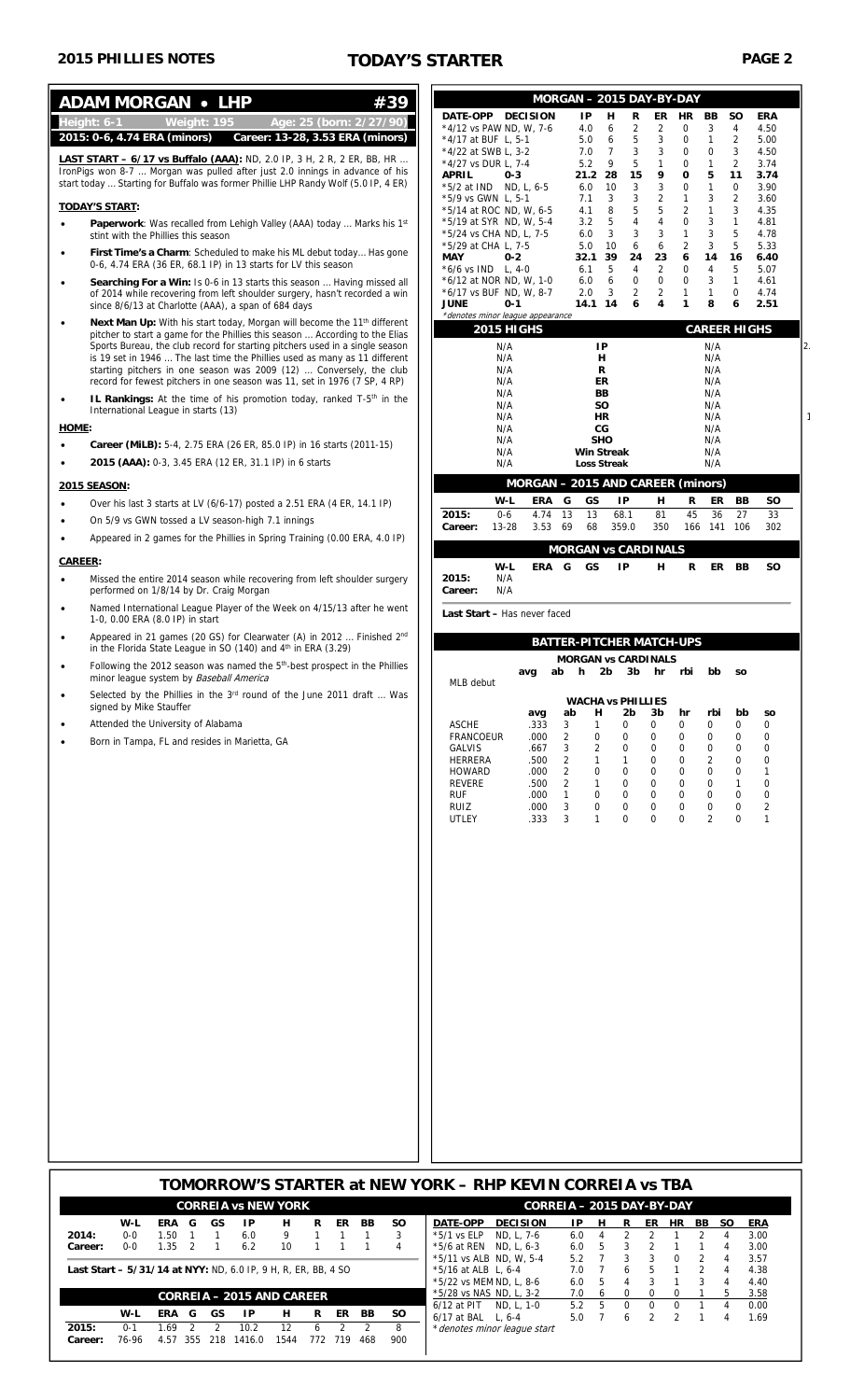|                                                                                                                                                                                                                                                                                                                                                                                                                                                                                                                                                                                                                                                                                                                                                                                                                 | <b>2015 PHILLIES NOTES</b>                                                                                                                                                                                                                                                                                                                                                                                                                                                                                                                                                                                     |                                                                                                                                                                                                                                            |                      |                  | PAGE 3<br><b>BULLPEN NOTES</b> |                                                                                               |                |                                                                                                                                                                                                                                                                                                                                                                                                                                                                                                                                                                                                                                                                                                                                                                                                                                                                 |                  |                            |                            |                                                                                                                                                                                    |  |  |
|-----------------------------------------------------------------------------------------------------------------------------------------------------------------------------------------------------------------------------------------------------------------------------------------------------------------------------------------------------------------------------------------------------------------------------------------------------------------------------------------------------------------------------------------------------------------------------------------------------------------------------------------------------------------------------------------------------------------------------------------------------------------------------------------------------------------|----------------------------------------------------------------------------------------------------------------------------------------------------------------------------------------------------------------------------------------------------------------------------------------------------------------------------------------------------------------------------------------------------------------------------------------------------------------------------------------------------------------------------------------------------------------------------------------------------------------|--------------------------------------------------------------------------------------------------------------------------------------------------------------------------------------------------------------------------------------------|----------------------|------------------|--------------------------------|-----------------------------------------------------------------------------------------------|----------------|-----------------------------------------------------------------------------------------------------------------------------------------------------------------------------------------------------------------------------------------------------------------------------------------------------------------------------------------------------------------------------------------------------------------------------------------------------------------------------------------------------------------------------------------------------------------------------------------------------------------------------------------------------------------------------------------------------------------------------------------------------------------------------------------------------------------------------------------------------------------|------------------|----------------------------|----------------------------|------------------------------------------------------------------------------------------------------------------------------------------------------------------------------------|--|--|
| 2015 TOTALS                                                                                                                                                                                                                                                                                                                                                                                                                                                                                                                                                                                                                                                                                                                                                                                                     |                                                                                                                                                                                                                                                                                                                                                                                                                                                                                                                                                                                                                |                                                                                                                                                                                                                                            |                      |                  |                                |                                                                                               |                |                                                                                                                                                                                                                                                                                                                                                                                                                                                                                                                                                                                                                                                                                                                                                                                                                                                                 |                  |                            |                            |                                                                                                                                                                                    |  |  |
| <b>Starters</b><br><b>Relievers</b>                                                                                                                                                                                                                                                                                                                                                                                                                                                                                                                                                                                                                                                                                                                                                                             | W-L<br>15-38<br>$8-9$                                                                                                                                                                                                                                                                                                                                                                                                                                                                                                                                                                                          | <b>ERA</b><br>4.89<br>3.71                                                                                                                                                                                                                 | IP<br>394.0<br>221.0 | н.<br>427<br>227 | R<br>228<br>112                | ER<br>214<br>91                                                                               | HR<br>56<br>23 | BB<br>127<br>105                                                                                                                                                                                                                                                                                                                                                                                                                                                                                                                                                                                                                                                                                                                                                                                                                                                | SΟ<br>290<br>217 | <b>AVG</b><br>.276<br>.264 | <b>OPS</b><br>.780<br>.744 | <b>MISC</b><br>30 QS/70 GS<br>14 SV/17 SVO                                                                                                                                         |  |  |
|                                                                                                                                                                                                                                                                                                                                                                                                                                                                                                                                                                                                                                                                                                                                                                                                                 |                                                                                                                                                                                                                                                                                                                                                                                                                                                                                                                                                                                                                | #59 • ELVIS ARAUJO • LHP<br>Last App: 6/20 vs STL: 1.0 IP, 2 H, 1 R, 1 ER, 2 SO<br>Homestand: 0-0, 5.39 ERA (1 ER, 1.2 IP) in 2 G                                                                                                          |                      |                  |                                | IR/Scored: 8/2<br>$SV/Opp: -/-$                                                               |                |                                                                                                                                                                                                                                                                                                                                                                                                                                                                                                                                                                                                                                                                                                                                                                                                                                                                 |                  |                            |                            | vs STL (2015): 0-0, 9.00 ERA (1 ER, 1.0 IP)<br>vs STL (career): 0-0, 9.00 ERA (1 ER, 1.0 IP)<br><b>CBP (career):</b> 1-0, 1.42 ERA (1 ER, 6.1 IP) in 8 G                           |  |  |
| Earned his $1st$ ML win 5/15 vs ARI (0.1 IP, SO)<br>$\bullet$<br>Each of his first 5 ML appearances were scoreless (3.2 IP, 5 SO, 0 BB)  Was recalled on 5/2 from Reading (AA)<br>With Reading: 1-2, 7.45 ERA, 7 G, 9.2 IP, 9 H, 8 R, 8 ER, HR, HB, 6 BB, 11 SO, .243 OPP AVG Was averaging 10.2 SO/9.0 IP<br>Posted a 3.86 ERA (4 ER, 9.1 IP) in 6 of his 7 appearances  Allowed 4 ER in 0.1 IP in the other game (1 H, 3 BB, 1 HB)<br>#30 • JUSTIN DE FRATUS • RHP                                                                                                                                                                                                                                                                                                                                            |                                                                                                                                                                                                                                                                                                                                                                                                                                                                                                                                                                                                                |                                                                                                                                                                                                                                            |                      |                  |                                |                                                                                               |                |                                                                                                                                                                                                                                                                                                                                                                                                                                                                                                                                                                                                                                                                                                                                                                                                                                                                 |                  |                            |                            |                                                                                                                                                                                    |  |  |
|                                                                                                                                                                                                                                                                                                                                                                                                                                                                                                                                                                                                                                                                                                                                                                                                                 |                                                                                                                                                                                                                                                                                                                                                                                                                                                                                                                                                                                                                | Last App: 6/19 vs STL: 2.0 IP, 8 H, 6 R, 6 ER, 2 SO, HR (Grichuk)<br>Homestand: 0-0, 27.00 ERA (6 ER, 2.0 IP) in 1 G                                                                                                                       |                      |                  |                                | IR/Scored: 13/7<br>$SV/Opp: -/-$                                                              |                |                                                                                                                                                                                                                                                                                                                                                                                                                                                                                                                                                                                                                                                                                                                                                                                                                                                                 |                  |                            |                            | vs STL (2015): 0-0, 9.53 ERA (6 ER, 5.2 IP) in 3 G<br>vs STL (career): 0-0, 5.06 ERA (6 ER, 10.2 IP) in 9 G<br>CBP (career): 5-0, 3.89 ERA (33 ER, 76.1 IP) in 83 G                |  |  |
| Has a 9.00 ERA (10 ER, 10.0 IP) in 5 appearances this season when tossing 2.0 IP or more  Has a 3.60 ERA (10 ER, 25.0 IP) in 27 appearances of 1.2 IP or fewer<br>$\bullet$<br>Allowed a career-high 6 ER and 8 H on a career-high 58 pitches last night vs STL<br>Has allowed a career-high 6 HR in 32 games this season Allowed 4 HR in 54 G in 2014<br>Had a season-best 7.2-inning scoreless streak, 4/30-5/12 (6 G)<br>Struck out a career-high 4 batters, 4/9 vs BOS (previous: 3, 3x; last: 9/21/14 at OAK)<br>Had an 11.0-inning scoreless streak, 9/3/14-4/9/15 (11 G)                                                                                                                                                                                                                                 |                                                                                                                                                                                                                                                                                                                                                                                                                                                                                                                                                                                                                |                                                                                                                                                                                                                                            |                      |                  |                                |                                                                                               |                |                                                                                                                                                                                                                                                                                                                                                                                                                                                                                                                                                                                                                                                                                                                                                                                                                                                                 |                  |                            |                            |                                                                                                                                                                                    |  |  |
|                                                                                                                                                                                                                                                                                                                                                                                                                                                                                                                                                                                                                                                                                                                                                                                                                 |                                                                                                                                                                                                                                                                                                                                                                                                                                                                                                                                                                                                                | #63 • JAKE DIEKMAN • LHP                                                                                                                                                                                                                   |                      |                  |                                |                                                                                               |                |                                                                                                                                                                                                                                                                                                                                                                                                                                                                                                                                                                                                                                                                                                                                                                                                                                                                 |                  |                            |                            |                                                                                                                                                                                    |  |  |
|                                                                                                                                                                                                                                                                                                                                                                                                                                                                                                                                                                                                                                                                                                                                                                                                                 |                                                                                                                                                                                                                                                                                                                                                                                                                                                                                                                                                                                                                | Last App: 6/19 vs STL: 1.0 IP, BB, 2 SO<br><b>Homestand:</b> 1-0, 0.00 ERA (2.0 IP) in 2 G                                                                                                                                                 |                      |                  |                                | IR/Scored: 15/8<br><b>SV/Opp: 0/1</b>                                                         |                |                                                                                                                                                                                                                                                                                                                                                                                                                                                                                                                                                                                                                                                                                                                                                                                                                                                                 |                  |                            |                            | vs STL (2015): 0-0, 4.91 ERA (2 ER, 3.2 IP) in 3 G<br>vs STL (career): 0-0, 4.15 ERA (4 ER, 8.2 IP) in 11 G                                                                        |  |  |
| CBP (career): 5-5, 2.91 ERA (29 ER, 89.2 IP) in 92 G<br>7 of his last 8 ML appearances have been scoreless (2.35 ERA, since 5/25)  Holding opponents to a .154 AVG (4-26) in that stretch<br>$\bullet$<br>Has recorded at least one strikeout in 22 of his 27 appearances for PHI this season (81.4%)  Is averaging 11.96 SO/9.0 IP (31 SO, 23.1 IP)<br>Was recalled from Lehigh Valley (AAA) on 6/18 (McGowan DFA'd)  Marks his 2 <sup>nd</sup> stint with PHI this season<br>$\bullet$<br>2015 with LV: 0.00 ERA (7.0 IP), 5 H, BB, 7 SO  Converted all 3 of his save opportunities<br>Allowed his 2 <sup>nd</sup> career grand slam (Ramirez), 4/6 vs BOS (other: 4/14/14 vs ATL, Uggla)<br>His 100 SO last season were most by a Phillies reliever since All Holland also recorded 100 SO in 1983 (91.2 IP) |                                                                                                                                                                                                                                                                                                                                                                                                                                                                                                                                                                                                                |                                                                                                                                                                                                                                            |                      |                  |                                |                                                                                               |                |                                                                                                                                                                                                                                                                                                                                                                                                                                                                                                                                                                                                                                                                                                                                                                                                                                                                 |                  |                            |                            |                                                                                                                                                                                    |  |  |
|                                                                                                                                                                                                                                                                                                                                                                                                                                                                                                                                                                                                                                                                                                                                                                                                                 |                                                                                                                                                                                                                                                                                                                                                                                                                                                                                                                                                                                                                | #57 • LUIS GARCIA • RHP                                                                                                                                                                                                                    |                      |                  |                                |                                                                                               |                |                                                                                                                                                                                                                                                                                                                                                                                                                                                                                                                                                                                                                                                                                                                                                                                                                                                                 |                  |                            |                            |                                                                                                                                                                                    |  |  |
|                                                                                                                                                                                                                                                                                                                                                                                                                                                                                                                                                                                                                                                                                                                                                                                                                 |                                                                                                                                                                                                                                                                                                                                                                                                                                                                                                                                                                                                                | Last App: 6/18 vs BAL: 1.0 IP, H, 2 SO<br><b>Homestand:</b> 0-0, 0.00 ERA (2.0 IP) in 2 G                                                                                                                                                  |                      |                  |                                | IR/Scored: 5/3<br><b>SV/Opp: 1/1</b>                                                          |                |                                                                                                                                                                                                                                                                                                                                                                                                                                                                                                                                                                                                                                                                                                                                                                                                                                                                 |                  |                            |                            | vs STL (2015): 0-0, 18.00 ERA (1 ER, 2.0 IP) in 1 G<br>vs STL (career): 0-0, 9.00 ERA (2 ER, 2.0 IP) in 2 G<br>CBP (career): 3-3, SV, 4.85 ERA (23 ER, 42.2 IP) in 38 G            |  |  |
|                                                                                                                                                                                                                                                                                                                                                                                                                                                                                                                                                                                                                                                                                                                                                                                                                 | Has set career-highs in appearances (32) strikeouts (28) and wins (2) this season<br>Recorded his 1 <sup>st</sup> ML save 5/17 vs ARI (2.0 IP)  Was the 1 <sup>st</sup> 2.0-inning or more save by a Phillies pitcher since Ryan Madson, 9/29/09 vs HOU (2.0 IP)<br>On 5/12 vs PIT allowed his 1 <sup>st</sup> HR since 5/8/14 @ TOR, a span of 125 batters faced  Was his 1 <sup>st</sup> HR allowed at CBP since 9/3/13 vs WSH, a span of 85 batters faced<br>Allowed a career-high-tying 4 ER 5/12 vs PIT (other: 5/21/14 at MIA)<br>Had a career-best 13.2-inning scoreless streak, 9/11/14-4/21/15 (13 G) |                                                                                                                                                                                                                                            |                      |                  |                                |                                                                                               |                |                                                                                                                                                                                                                                                                                                                                                                                                                                                                                                                                                                                                                                                                                                                                                                                                                                                                 |                  |                            |                            |                                                                                                                                                                                    |  |  |
|                                                                                                                                                                                                                                                                                                                                                                                                                                                                                                                                                                                                                                                                                                                                                                                                                 |                                                                                                                                                                                                                                                                                                                                                                                                                                                                                                                                                                                                                | #53 • KEN GILES • RHP                                                                                                                                                                                                                      |                      |                  |                                |                                                                                               |                |                                                                                                                                                                                                                                                                                                                                                                                                                                                                                                                                                                                                                                                                                                                                                                                                                                                                 |                  |                            |                            |                                                                                                                                                                                    |  |  |
|                                                                                                                                                                                                                                                                                                                                                                                                                                                                                                                                                                                                                                                                                                                                                                                                                 |                                                                                                                                                                                                                                                                                                                                                                                                                                                                                                                                                                                                                | <b>Last App:</b> 6/18 vs BAL: 1.0 IP, H, SO<br><b>Homestand:</b> 0-0, 0.00 ERA (2.0 IP) in 2 G                                                                                                                                             |                      |                  |                                | IR/Scored: 2/0<br>SV/Opp: 0/1                                                                 |                |                                                                                                                                                                                                                                                                                                                                                                                                                                                                                                                                                                                                                                                                                                                                                                                                                                                                 |                  |                            |                            | vs STL (2015): 0-0, 0.00 ERA (1.0 IP) in 1 G<br>vs STL (career): 0-1, 2.08 ERA (1 ER, 4.1 IP) in 4 G<br>CBP (career): 4-1, 1.58 ERA (7 ER, 40.0 IP) in 41 G                        |  |  |
| $\bullet$<br>٠<br>٠<br>$\bullet$                                                                                                                                                                                                                                                                                                                                                                                                                                                                                                                                                                                                                                                                                                                                                                                |                                                                                                                                                                                                                                                                                                                                                                                                                                                                                                                                                                                                                | Since 6/3: 0.00 ERA (7.2 IP), 4 H in 27 AB (.148 AVG), 12 SO, 3 BB<br>Suffered his 1 <sup>st</sup> career blown save, 5/26 at NYM $(8th$ inn, 1.0 IP, 1 ER, H, BB, SO)<br>Tied a career high with 3 BB, 4/8 vs BOS (other: 8/23/14 vs STL) |                      |                  |                                | The Phillies are 49-25 (.662) in the 72 games he has appeared in since making his ML debut    |                | Allowed a HR on 5/16 vs ARI (Tomas), snapping a streak of 237 consecutive batters faced without allowing a HR (since ML debut on 6/12/14)<br>His 1.45 ERA since making his ML debut on 6/12/14 is the lowest of any NL reliever over that span <i>min. 40.0 IP</i><br>Became the fastest pitcher in Phillies history to record his first 50 career strikeouts (35.0 IP; previous – Grant Jackson, 1967: 50 SO in 39.2 IP)                                                                                                                                                                                                                                                                                                                                                                                                                                       |                  |                            |                            | The Phillies are 30-1 (.968) in the 31 total games he and Papelbon have entered with a lead  PHI has won each of the last 26 G in that situation                                   |  |  |
|                                                                                                                                                                                                                                                                                                                                                                                                                                                                                                                                                                                                                                                                                                                                                                                                                 |                                                                                                                                                                                                                                                                                                                                                                                                                                                                                                                                                                                                                | #46 • JEANMAR GOMEZ • RHP                                                                                                                                                                                                                  |                      |                  |                                |                                                                                               |                |                                                                                                                                                                                                                                                                                                                                                                                                                                                                                                                                                                                                                                                                                                                                                                                                                                                                 |                  |                            |                            |                                                                                                                                                                                    |  |  |
|                                                                                                                                                                                                                                                                                                                                                                                                                                                                                                                                                                                                                                                                                                                                                                                                                 |                                                                                                                                                                                                                                                                                                                                                                                                                                                                                                                                                                                                                | <b>Last App:</b> 6/19 vs STL: 2.0 IP, 3 H, 2 BB, 2 SO<br><b>Homestand:</b> 0-0, 0.00 ERA (3.1 IP) in 2 G                                                                                                                                   |                      |                  |                                | IR/Scored: 6/1<br>$SV/Opp: -/-$                                                               |                |                                                                                                                                                                                                                                                                                                                                                                                                                                                                                                                                                                                                                                                                                                                                                                                                                                                                 |                  |                            |                            | vs STL (2015): 0-0, 0.00 ERA (3.1 IP) in 3 G<br>vs STL (career): 0-0, 4.18 ERA (13 ER, 28.0 IP) in 14 G<br>CBP (career): 0-0, 2.20 ERA (4 ER, 16.1 IP) in 14 G                     |  |  |
| $\bullet$                                                                                                                                                                                                                                                                                                                                                                                                                                                                                                                                                                                                                                                                                                                                                                                                       |                                                                                                                                                                                                                                                                                                                                                                                                                                                                                                                                                                                                                | Spent last season with PIT and established a career high in games (44)                                                                                                                                                                     |                      |                  |                                | Has posted a 2.00 ERA (14 ER, 63.0 IP) over his last 53 appearances (since 6/13/14)           |                | Has allowed just 1 ER over his last 17 appearances (0.43 ERA, 21.0 IP), lowering his season ERA from 4.15 to 1.85<br>Pitched at least 2.0 innings in 23 of his 45 appearances (51%) last season, including a season-high 4.0 innings, 6/13 at MIA                                                                                                                                                                                                                                                                                                                                                                                                                                                                                                                                                                                                               |                  |                            |                            |                                                                                                                                                                                    |  |  |
|                                                                                                                                                                                                                                                                                                                                                                                                                                                                                                                                                                                                                                                                                                                                                                                                                 |                                                                                                                                                                                                                                                                                                                                                                                                                                                                                                                                                                                                                | #58 • JONATHAN PAPELBON • RHP                                                                                                                                                                                                              |                      |                  |                                |                                                                                               |                |                                                                                                                                                                                                                                                                                                                                                                                                                                                                                                                                                                                                                                                                                                                                                                                                                                                                 |                  |                            |                            |                                                                                                                                                                                    |  |  |
|                                                                                                                                                                                                                                                                                                                                                                                                                                                                                                                                                                                                                                                                                                                                                                                                                 |                                                                                                                                                                                                                                                                                                                                                                                                                                                                                                                                                                                                                | <b>Last App:</b> 6/18 vs BAL: SV, 1.0 IP, SO<br>Homestand: 0-0, SV, 0.00 ERA (1.0 IP) in 1 G                                                                                                                                               |                      |                  |                                | IR/Scored: 4/1<br><b>SV/Opp: 13/13</b>                                                        |                |                                                                                                                                                                                                                                                                                                                                                                                                                                                                                                                                                                                                                                                                                                                                                                                                                                                                 |                  |                            |                            | vs STL (2015): 0-0, SV, 0.00 ERA (1.0 IP) in 1 G<br>vs STL (career): 0-0, 6 SV, 0.82 ERA (1 ER, 11.0 IP) in 11 G<br>CBP (career): 13-7, 62 SV, 2.41 ERA (36 ER, 134.1 IP) in 132 G |  |  |
| ٠<br>٠<br>٠<br>٠                                                                                                                                                                                                                                                                                                                                                                                                                                                                                                                                                                                                                                                                                                                                                                                                |                                                                                                                                                                                                                                                                                                                                                                                                                                                                                                                                                                                                                | Picked up the win 6/2 vs CIN, his first win since 6/11/14 vs SD<br>Is the Phillies all-times saves leader (119)                                                                                                                            |                      |                  |                                | Has allowed only 1 ER in his last 15 appearances (0.59 ERA, 1 ER, 15.1 IP, 11 H, 4 BB, 19 SO) |                | Successfully converted 29 of his last 30 save opportunities (since 7/24/14) including each of his last 15 (since 9/24/14)<br>Has struck out 31 of the 110 batters he has faced this season (28.1 % K rate)  Hasn't finished a season with a SO rate that high since 2012 (32.4%)<br>Averaging 10.46 SO/9.0 IP (31 SO, 26.2 IP) this season after averaging 8.44 SO/9.0 IP (120 SO, 128.0 IP) from 2013-14<br>Has the highest career save percentage (88.8 %, 119-134) of any closer in Phillies history with a minimum of 100 SVO (next: Mesa, 86.8%, 112-129)<br>The Phillies are 30-1 (.968) in the 31 games he and Giles have entered with a lead  PHI has won each of the last 26 G in that situation<br>Ranks 13 <sup>th</sup> on MLB's all-time save list with 338 saves  Needs 3 SV to tie Hall-of-Famer Rollie Fingers (341) for 12 <sup>th</sup> place |                  |                            |                            |                                                                                                                                                                                    |  |  |

Has the  $7<sup>th</sup>$ -highest save percentage (88.5%, 338-382) in ML history (min. 190 SVO)

His 1.01 career WHIP (166 BB, 501 H, 654.0 IP) is the lowest among all active ML pitchers (min. 600.0 IP)

Has 61 career saves at CBP, the most in ballpark history (opened in 2004, next: Lidge, 54 SV)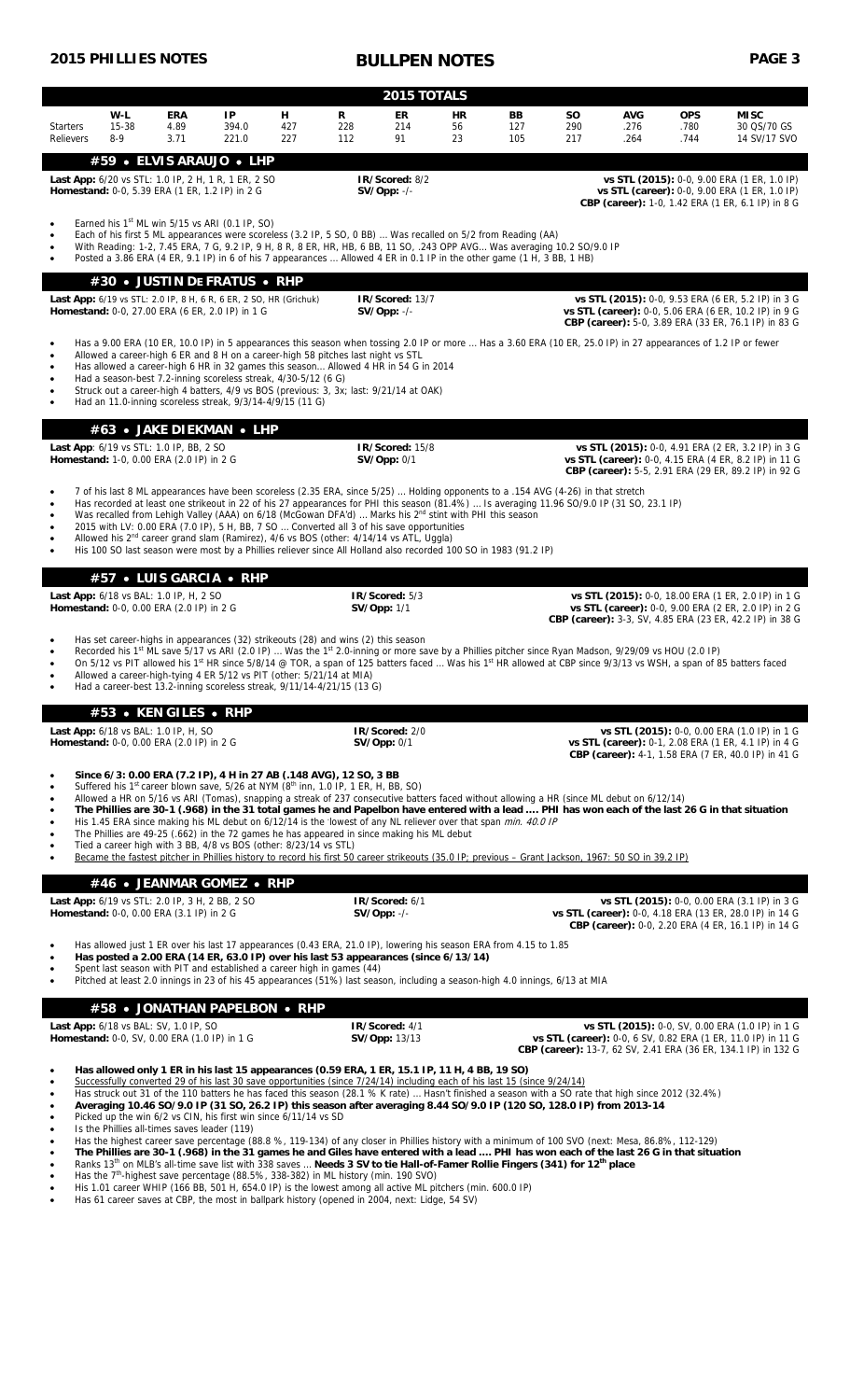### **#25 CODY ASCHE LF**

**vs STL (2015):** .316 (6-19), HR, 2 RBI in 6 games **Homestand:** .250 (3-12), HR, RBI in 4 games **vs STL (career):** .250 (10-40), HR, 5 RBI in 12 games **Current Streak:** 2 G (.400, 2-5) **At Citizens Bank Park (career):** .250 (98-392), 12 HR, 47 RBI in 117 games

Batted .301 (22-73) in April and .175 (18-103) in 29 games since

- Has made 45 major league starts this season: 27 at 3rd base and 18 in LF … Made 105 starts last year, also all at 3rd base
- Was optioned to Lehigh Valley (AAA) on 5/12 to work on playing LF and spent 15 games there before being recalled on 5/29
- With LV: .295 (18-61), 3 2B, HR, 3 RBI, 6 BB, 9 SO, .358 OBP, .393 SLG % in 15 games

# **#4 ANDRES BLANCO INF**

**vs STL (2015):** .200 (1-5), RBI in 3 games<br> **vs STL (career):** .263 (5-19). 2 RBI in 9 games **Homestand:** .000 (0-3) in 2 games **Current Streak:** 0-for-8

**vs STL (career):** .263 (5-19), 2 RBI in 9 games **At Citizens Bank Park (career):** .273 (15-55), 2 HR, 5 RBI in 35 games

- 
- MLB Pinch Rankings: 1<sup>st</sup> in doubles (5) & XBH (6) … 2<sup>nd</sup> in total bases (15) … T-5<sup>th</sup> in hits (7) … T-6<sup>th</sup> in HR (1) … T-9<sup>th</sup> in walks (3)
- Has made 6 starts this season: 3 at 3rd base, 2 at 2nd base and 1 at SS (last: 6/12 at PIT; 2B) … Made 11 starts last year: 5 at 3rd base, 4 at SS and 2 at 2nd base Hitting .304 (7-23), 5 2B, HR, 3 RBI, 3 BB, SAC as a pinch hitter this season … Career: .237 (9-38), 5 2B, HR, 3 RBI, 3 BB, SAC

### **#9 DOMONIC BROWN OF**

**vs STL (2015):** .167 (1-6) in 2 games **Homestand:** .083 (1-12) in 4 games

**vs STL (career):** .138 (8-58), 2 RBI in 19 games **Current Streak:** 0-for-3 **At Citizens Bank Park (career):** .230 (158-688), 28 HR, 107 RBI in 219 G

### Had a career-high 3 walks last night vs STL

- Was recalled from Lehigh Valley (AAA) on 6/14 … **In the 5 games prior to his recall, batted .364 (8-22), 2 2B, 2 HR, 3 RBI, 7 R**
- Began the season on the 15-day DL (left Achilles tendinitis) … Activated on 4/28 and optioned to Lehigh Valley
- Umin LV: .257 (54-210), 12 2B, 3B, 2 HR, 26 RBI, 14 BB, 37 SO, 10 SB, 3 CS, .307 OBP, .352 SLG %, 2 SF, 2 HBP, 4 GIDP in 52 games **The Set and State 15 and State 15 and State 1** and State 10 SB, 3 CS, .307 OBP, .352 SLG %,
- 

# **#7 MAIKEL FRANCO 3B**

**vs STL (2015):** .500 (4-8) in 2 games **Homestand:** .357 (5-14) in 4 games

**vs STL (career):** .500 (4-8) in 2 games **Current Streak:** 2 G (.500, 4-8) **At Citizens Bank Park (career):** .271 (23-85), 5 HR, 13 RBI in 23 games

- NL Rookie Rankings: 4<sup>th</sup> in HR (7) ... T-9<sup>th</sup> in XBH (15) ... T-5<sup>th</sup> in multi-hit games (12) ... T-10<sup>th</sup> in RBI (18)
- Since being recalled on 5/15, he leads the team in HR (7), RBI (18) and total bases (67), is T-1<sup>st</sup> in runs (17) and is 2<sup>nd</sup> in hits (37) and XBH (15) Of his last 5 HR, all came in the  $6<sup>th</sup>$  inning or later and 3 of the 5 tied the game
- $\bullet$  Had a career-best 11-game hitting streak, 6/2-13 (.432, 19-44, 6 2B, 4 HR, 8 RBI, .841 SLG %)
- 15 of his 37 hits have been for extra bases (7 2B, 3B, 7 HR)
- Became the first rookie with a game-tying or go-ahead home run in the 8<sup>th</sup> inning or later of back-to-back games (6/2-3) since MIN's Bobby Kielty in 2002 via Elias
- Slugged his 1st ML triple and HR in the same game, 5/17 vs ARI, making him the first Phillie to collect both in the same game since Rick Schu on 9/2/84 vs SF
- Was recalled from Lehigh Valley (AAA) on 5/15 ... With LV: .355 (50-141), 12 2B, 3B, 4 HR, 24 RBI, 8 BB, 25 SO, 2 SB, .384 OBP, .539 SLG %, 2 SF in 33 games<br>• At the time of his promotion, was leading the International
- Had a 10-game hitting streak at the time of his promotion (.463, 19-41, 2 2B, 3 HR, 13 RBI)

# **#3 JEFF FRANCOEUR OF**

**vs STL (2015):** .056 (1-18) in 5 games **Homestand:** .143 (1-7) in 3 games

**vs STL (career):** .219 (46-210), 5 HR, 20 RBI in 56 games **Current Streak:** 1 G (.200, 1-5) **At Citizens Bank Park (career):** .273 (77-282), 10 HR, 34 RBI in 80 games

- *MLB Pinch Rankings:* T-4<sup>th</sup> in doubles (2) … T-5<sup>th</sup> in RBI (6) … T-8<sup>th</sup> in hits (6) … T-10<sup>th</sup> in XBH (2)
- **Is hitting .329 (28-85), 6 2B, 3B, 2 HR, 17 RBI over his last 34 games (since 5/4)**
- Has made 36 starts this season: 34 in RF and 2 in LF (last: 6/19 vs STL; LF) … Last year, made only 6 major league starts, all in RF for the Padres
- Hitting .545 (6-11), 2 2B, 6 RBI as a pinch hitter this season … Career: .244 (10-41), 3 2B, 8 RBI, 4 BB
- Made his 1<sup>st</sup> ML pitching appearance,  $6/16$  at BAL (2.0 IP, H, 2 R, 2 ER, 3 BB, SO, HR, HBP)
- Slugged his 2<sup>nd</sup> career grand slam, 6/6 vs SF (Bumgarner)
- Tied his career high with 4 hits, 5/4 at ATL (last time: 5/20/12 vs ARI) ... It was his 4<sup>th</sup> career 4-hit game at Turner Field and 1<sup>st</sup> as a visitor (last: 8/16/08 vs CIN)
- Needs 6 HR for 150 in his career
- The Phillies are his 7<sup>th</sup> ML team

**vs STL (career):** .264 (14-53), 5 RBI in 14 games

**At Citizens Bank Park (career):** .267 (92-345), 11 HR, 39 RBI in 114 games

NL Rankings: T-6<sup>th</sup> in 3-hit games (7)

- Is hitting .157 (17-108) in his last 28 games including an 0-for-31 dropping his AVG from .355 to .258
- His 27 hits in April were a career high for hits in a calendar month
- Was the first Phillie to start at SS on Opening Day not named Jimmy Rollins since 2000 (Desi Relaford)

# **#16 CESAR HERNANDEZ INF**

**vs STL (career):** .417 (5-12), RBI in 7 games **Current Streak:** 0-for-3

**At Citizens Bank Park (career):** .244 (49-201), 2 HR, 18 RBI in 86 games

- **Leads the team in OBP (.328) and is 2nd in walks (17)**
- Has made 25 starts this season: 12 at 2nd base, 8 at SS and 5 at 3rd base (last: 6/19 vs STL; 2B)
- Hitting .238 (5-21), HR, 4 RBI, BB as a pinch hitter this season … Career: .226 (12-53), HR, 5 RBI, 5 BB, 2 SAC
- Slugged his 1<sup>st</sup> career pinch HR 5/30 vs COL (Rafael Betancourt)
- Established a single-game career high with 3 walks, 5/4 at ATL … Had never had as many as two in a game before then

# **#37 ODUBEL HERRERA CF**

# **vs STL (2015):** .389 (7-18), 5 RBI in 5 games<br> **vs STL (career):** .389 (7-18), 5 RBI in 5 games **Alternation** Streak: 0-for-2

**vs STL (career):** .389 (7-18), 5 RBI in 5 games **At Citizens Bank Park (career):** .205 (18-88), 2 HR, 5 RBI in 29 games

- *NL Rookie Rankings:* T-1<sup>st</sup> in doubles (14) & SB (7) … 2<sup>nd</sup> in games (63) … T-2<sup>nd</sup> in 3-hit games (4) … 3<sup>rd</sup> in AB (210) … T-3<sup>rd</sup> in triples (2) … 5<sup>th</sup> in hits (52) & infield hits<br>(7) … T-5<sup>th</sup> in XBH (18) & total b *NL Rookie Rankings:* T-1<sup>st</sup> in doubles (14) & SB (7) ...  $2^{nd}$  in games (63) ...<br>(7) ... T-5<sup>th</sup> in XBH (18) & total bases (76) ... T-10<sup>th</sup> in multi-hit games (10)
- Is hitting .189 (24-127) in his last 37 games after hitting .304 (28-92) through his first 26 games
- 
- A Has made 53 starts this season, all in CF ... Made his ML debut on Opening Day, 4/6 vs BOS, as the starting CF<br>A Became the 1<sup>st</sup> Phillies rookie to collect 3 XBH (2 2B, 3B) in a game, 4/15 at NYM, since 8/8/98, when Bob
- Collected his 1<sup>st</sup> ML hit & RBI in walk-off fashion, 4/11 vs WSH ... Slugged his 1<sup>st</sup> ML HR, 5/11 vs PIT (Melancon)
- Last year, led both the Texas League (.321) and the Venezuelan Winter League (.372) in AVG
- In his minor league career, played 411 games at 2nd base, 135 at SS, 11 in LF and 2 in CF … Was converted to OF last year

**vs STL (2015):** .333 (7-21) in 6 games **and the stand:** .308 (4-13), HR, 3 RBI in 4 games **vs STL (career):** .264 (14-53), 5 RBI in 14 games **and the stand:** .308 (4-13), HR, 3 RBI in 14 games **vs STL (career):** .264 (14-

- 
- Ranks 3<sup>rd</sup> among all active players in OF assists (124) for his career … Trailing Carlos Beltran (136) and Torii Hunter (126), but has played 7 fewer seasons than both

 **#13 FREDDY GALVIS SS** 

- Has made 61 starts this season, all at SS … Made 32 starts for the Phillies last year: 23 at SS, 5 at 3rd base and 4 at 2nd base
- 

**vs STL (2015):** .333 (3-9), RBI in 5 games **Homestand:** .286 (2-7), RBI in 3 games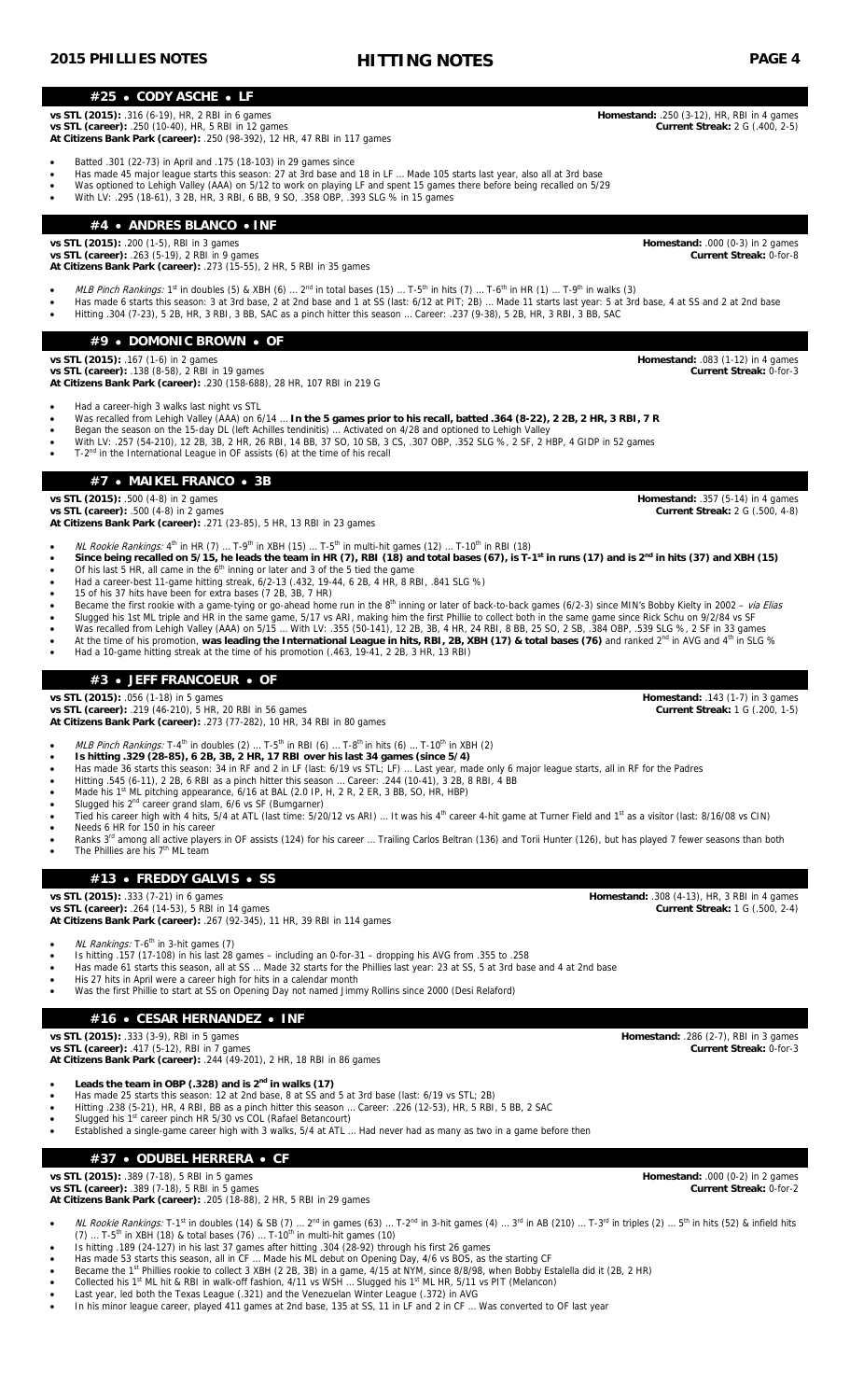### **#6 RYAN HOWARD 1B**

### **vs STL (2015):** .174 (4-23), 2 HR, 4 RBI in 6 games **Homestand:** .250 (4-16), 2 HR, 5 RBI in 4 games

**vs STL (career):** .343 (79-230), 21 HR, 64 RBI in 63 games **Current Streak:** 0-for-5 **At Citizens Bank Park (career):** .268 (666-2484), 180 HR, 529 RBI in 684 G

• *NL Rankings:* 10<sup>th</sup> in HR ratio (17.92) ... T-10<sup>th</sup> in HR (13) & XBH (29)

- **Leads the team in doubles (15), HR (13), RBI (33), XBH (29), total bases (110) and SLG % (.472)**
- Played his 1,299<sup>th</sup> career game at 1st base, 5/1 at MIA, which moved him past Fred Luderus for the most on the Phillies all-time list
- $\bullet$  Needs 3 HR for 350 ... Hit his 250<sup>th</sup> career double 6/2 vs CIN
- Made his 9<sup>th</sup> career Opening Day start for the Phillies (2006-11, 2013-15)
- Over the last 10 seasons (2006-15), ranks 2<sup>nd</sup> in RBI (1,023; Miguel Cabrera 1,130) and 3<sup>rd</sup> in HR (323) among all major league players
- Has 29 career multi-HR games (last: 6/22/13 vs NYM) ... Ranks 2<sup>nd</sup> in Phillies history in multi-HR games, trailing Hall of Famer Mike Schmidt (44)
- The Phillies are 212-105 (.669) in his career when he has homered Ranks 2<sup>nd</sup> in Phillies history in HR (347, most among LHH); needs 201 more to tie Hall of Famer Mike Schmidt for the most (548)
- \* Ranks 3<sup>rd</sup> in Phillies history in RBI (1,091); needs 33 more to tie Del Ennis for 2<sup>nd</sup> place (1,124)
- Ranks 7<sup>th</sup> in Phillies history in XBH (621); needs 1 more to tie Chase Utley for 6<sup>th</sup> place (622)
- Ranks 8<sup>th</sup> in Phillies history in walks (667); needs 27 more to tie Willie Jones for 7<sup>th</sup> place (694)
- Ranks 8<sup>th</sup> in Phillies history in total bases  $(2,693)$ ; needs 50 more to tie Chase Utley for 7<sup>th</sup> place  $(2,743)$
- 
- Is the Phillies' all-time grand slam leader (13; last: 8/7/14 vs HOU Tony Sipp)<br>• His 268 go-ahead RBI over the past 10 seasons (2006-15) are the 2<sup>nd</sup>-most among all MLB players (Miguel Cabrera 276) ... Ranks 5<sup>th</sup>
- \*RBI total since 1920 when it became an official statistic

# **#2 BEN REVERE OF**

### **vs STL (2015):** .227 (5-22), 2 RBI in 6 games **Homestand:** .313 (5-16) in 4 games

**vs STL (career):** .269 (14-52), 5 RBI in 15 games **Current Streak:** 0-for-5

**At Citizens Bank Park (career):** .284 (167-588), HR, 27 RBI in 152 games

- NL Rankings: 1<sup>st</sup> in triples (6) … T-3<sup>rd</sup> in SB (17) … 3<sup>rd</sup> in AB (269) … T-6<sup>th</sup> in SB % (81.0) … T-5<sup>th</sup> in games (68) … 7<sup>th</sup> in singles (58) … T-10<sup>th</sup> in infield hits (10) & 3-hit games (6)<br>
Is the 5<sup>th</sup>-hardest batter in the NL to SO (1 SO/9.47 PA)
- 
- Leads the team in AVG (.279), hits (74), runs (33), triples (6) and SB (17)
- Has started 60 games this season: 35 in LF, 17 in CF and 9 in RF Got his 150<sup>th</sup> career SB, 4/25 vs ATL
- Is a .238 (66-277) career April hitter, his lowest monthly AVG … From May 1 on, is a .296 (559-1886) career hitter

# **#51 CARLOS RUIZ C**

**vs STL (2015):** .267 (4-15) in 4 games **Homestand:** .143 (1-7) in 2 games

**vs STL (career):** .310 (48-155), 2 HR, 16 RBI in 48 games **Current Streak:** 0-for-6 **At Citizens Bank Park (career):** .266 (408-1533), 31 HR, 191 RBI in 495 G

- 
- **Has 7 hits in 21 AB (.333) vs LHP** ... Hitting .211 (30-142) vs RHP<br>• Needs 16 games for 1,000 ... Recorded his 200<sup>th</sup> career double, 5/20 at COL ... Collected his 800<sup>th</sup> career hit, 4/11 vs WSH
- Has caught 3 of 28 (10.7%) runners attempting to steal this season ... Caught 21 of 95 (22.1%) potential basestealers last year and finished  $5<sup>th</sup>$  in the NL in CS Made his 7<sup>th</sup> career Opening Day start for the Phillies (2008-12, 2014-15)
	- **#29 CAMERON RUPP C**

### **vs STL (2015):** .375 (3-8) in 2 games **Homestand:** .429 (3-7) in 2 games

**vs STL (career):** .273 (3-11) in 3 games **Current Streak:** 2 G (.429, 3-7) **At Citizens Bank Park (career):** .224 (15-67), 4 RBI in 21 games

- **Hitting .350 (14-40), 4 2B, 4 RBI in his last 14 games**
- Has started a career-high 23 games this year (last: 6/19 vs STL) … Made 18 starts for the Phillies last year
- Has reached base safely in 17 of his 23 starts
- Has **caught 8 of 19 (42%) runners attempting to steal** on him this season … Threw out 6 of 17 (35.3%) with the Phillies last year … Career: 14 of 38 (37%)
	- Made his 1<sup>st</sup> career Opening Day roster

# **#26 CHASE UTLEY 2B**

**vs STL (2015):** .125 (2-16), 2 RBI in 4 games **Homestand:** .167 (2-12) in 3 games

**vs STL (career):** .301 (85-282), 7 HR, 43 RBI in 71 games **Current Streak:** 1 G (.250, 1-4) **At Citizens Bank Park (career):** .292 (807-2759), 127 HR, 460 RBI in 755 G

- *NL Rankings:*  $1<sup>st</sup>$  in SF (6) ... T-10<sup>th</sup> in IBB (4)
- Batted .099 (9-91) through his first 26 games of the season and then .342 (25-73) over his next 22 games before .100 (5-50) in his last 16 games
- Needs 9 doubles for  $350...57$  runs for  $1,000...$  Collected his  $90<sup>0</sup>$  career RBI,  $5/1$  at MIA Last year, led all NL 2nd basemen in games (147), doubles (35), RBI (77), XBH (52), walks (52) & times on base (222), ranked  $2^{nd}$  in triples (6), total bases (237) & AB  $(578)$  and T-2<sup>nd</sup> in HR (11) & runs (74)
- Has 21 career multi-HR games (last: 4/14/14 at NYM)
- Ranks 1<sup>st</sup> in Phillies history in HBP (172), 84 more times than the next closest (Mike Lieberthal 88)
- **A** Ranks 2<sup>nd</sup> in Phillies history in sacrifice flies (66) ... Needs 42 more to tie Hall of Famer Mike Schmidt for 1<sup>st</sup> place (108)
- Ranks 5<sup>th</sup> in Phillies history in doubles (341) ... Needs 7 more tie Bobby Abreu for 4<sup>th</sup> place (348)
- \* Ranks 5<sup>th</sup> in Phillies history in RBI (911) ... Needs 72 more to tie Hall of Famer Chuck Klein for 4<sup>th</sup> place (983)
- Ranks 6<sup>th</sup> in Phillies history in XBH (622) ... Needs 12 more to tie Del Ennis for  $5^{th}$  place (634) Ranks 6<sup>th</sup> in Phillies history in HR (232) ... Needs 11 more to tie Hall of Famer Chuck Klein for 5<sup>th</sup> place (243)
- Ranks 6<sup>th</sup> in Phillies history in runs (944) ... Needs 18 more to tie Hall of Famer Chuck Klein for 5<sup>th</sup> place (962)
- **Allocat Find Phillies history in total bases (2,743)** ... Needs 21 more to tie Hall of Famer Richie Ashburn for 7<sup>th</sup> place (2,764)
- **Ranks 8<sup>th</sup> in Phillies history in games (1,542)** ... Needs 2 more to tie Ed Delahanty for  $7<sup>th</sup>$  place (1,544)
- Ranks 9<sup>th</sup> in Phillies history in hits (1,608) ... Needs 39 more to tie Sherry Magee for 8<sup>th</sup> place (1,647)
- Ranks 9<sup>th</sup> in Phillies history in at-bats (5,713) ... Needs 58 more to tie Granny Hamner for 8<sup>th</sup> place (5,771)
- Ranks 10<sup>th</sup> in Phillies history in walks (624) ... Needs 19 more to tie Ed Delahanty for 9<sup>th</sup> place (643)
- Has been successful in 84 of his last 91 stolen base attempts (92.3%) … Has the highest career stolen base % (88.8%, 142 SB, 18 CS) among all active ML players<br>• Over a 6-year span (2005-10), led all major league 2nd ba

\*RBI total since 1920 when it became an official statistic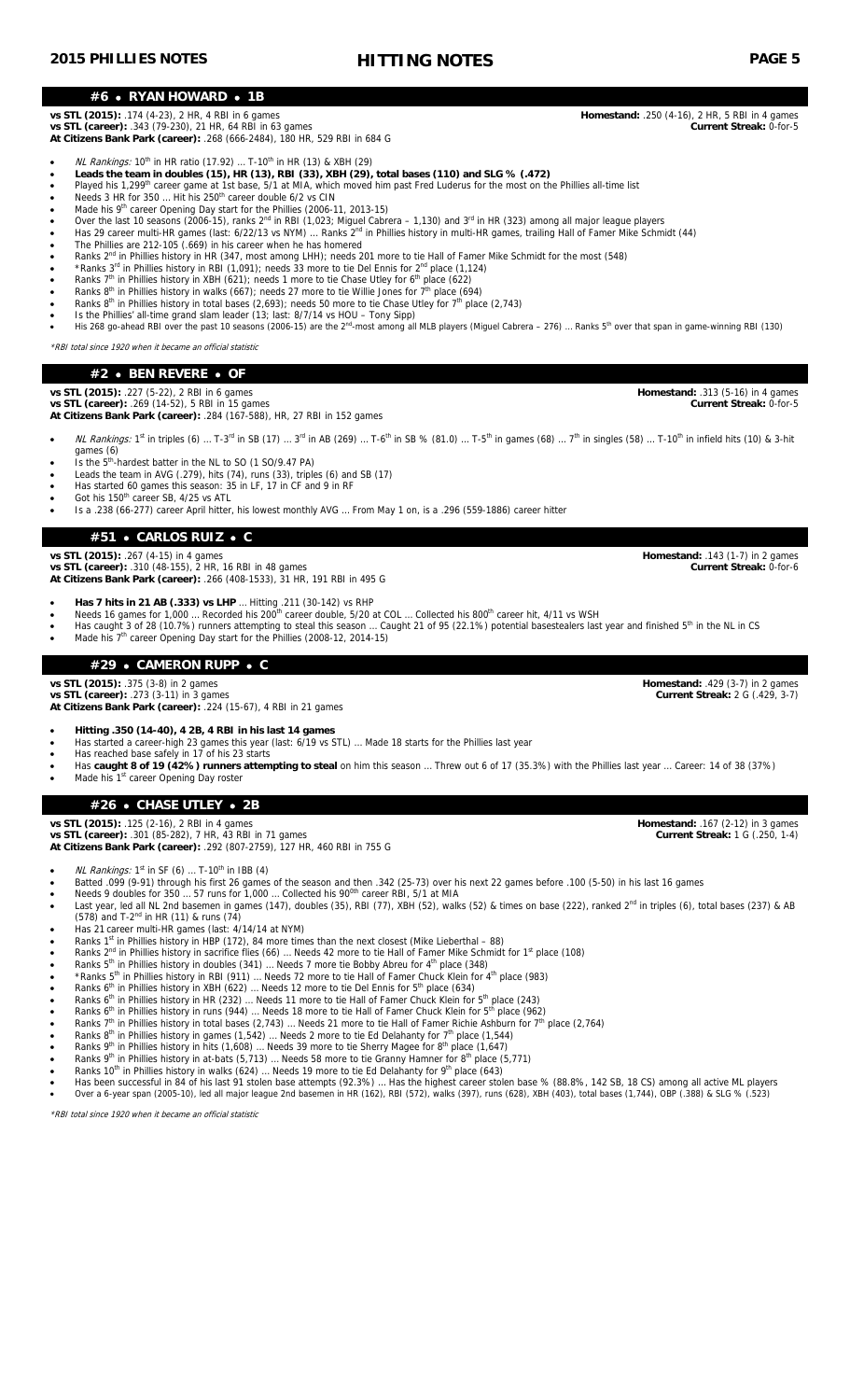# **2015 PHILLIES NOTES HIGHS & LOWS PAGE 6**

| <b>TEAM BATTING</b>                                                                                                                     |                                              |
|-----------------------------------------------------------------------------------------------------------------------------------------|----------------------------------------------|
| <b>PHILLIES</b>                                                                                                                         | <b>OPPONENTS</b>                             |
| $4 - 5x$ , last: 6/6 vs SF (4 <sup>th</sup> )  Most Runs, Inning $6 - 2x$ , last: 6/16 at BAL (1 <sup>st</sup> )                        |                                              |
| 6 - 3x, last: 5/26 at NYM $(8^{th})$ Most Hits, Inning  6 - 6/19 vs STL $(5^{th})$                                                      |                                              |
| 2 - 5/29 vs COL Fewest Hits, Game  2 - 4/24 vs ATL                                                                                      |                                              |
| 5 - 4x, last: 6/8 at CIN  Most Doubles, Game 5 - 5/1 at MIA<br>1 - multiple games Most Triples, Game1 - multiple games                  |                                              |
| 4 - 4/14 at NYM Most Home Runs, Game 8 - 6/16 at BAL                                                                                    |                                              |
| 6 - 2x, last: 6/2 vs CIN Most Extra-Base Hits  10 - 6/16 at BAL                                                                         |                                              |
| 1 - multiple games Most Sacrifice Flies 2 - 4/28 at STL                                                                                 |                                              |
|                                                                                                                                         |                                              |
| 4 - 11x, last: 5/21 at COL Most Walks  10 - 6/19 vs STL                                                                                 |                                              |
| 13 - 6/12 at PIT (13 inn)  Most Left on Base  17 - 6/12 at PIT (13 inn)                                                                 |                                              |
| <b>INDIVIDUAL BATTING</b>                                                                                                               |                                              |
|                                                                                                                                         |                                              |
|                                                                                                                                         |                                              |
|                                                                                                                                         |                                              |
| Most Extra-Base Hits, Game 3 - 2x, last: Revere, 5/6 at ATL                                                                             |                                              |
|                                                                                                                                         |                                              |
|                                                                                                                                         |                                              |
|                                                                                                                                         |                                              |
|                                                                                                                                         |                                              |
|                                                                                                                                         |                                              |
|                                                                                                                                         |                                              |
|                                                                                                                                         |                                              |
|                                                                                                                                         |                                              |
|                                                                                                                                         |                                              |
|                                                                                                                                         |                                              |
|                                                                                                                                         |                                              |
| <b>INDIVIDUAL PITCHING</b>                                                                                                              |                                              |
|                                                                                                                                         |                                              |
|                                                                                                                                         |                                              |
|                                                                                                                                         |                                              |
| Most Walks, Game, Reliever  4 - McGowan, 5/5 at ATL (0.1 IP)                                                                            |                                              |
|                                                                                                                                         |                                              |
|                                                                                                                                         |                                              |
|                                                                                                                                         |                                              |
| Longest Scoreless Streak, Starter  12.1 IP - Hamels, 5/18-23                                                                            |                                              |
| Longest Scoreless Streak, Reliever  7.2 IP - De Fratus, 4/30-5/12                                                                       |                                              |
|                                                                                                                                         |                                              |
|                                                                                                                                         |                                              |
|                                                                                                                                         |                                              |
| TEAM & INDIVIDUAL FIELDING                                                                                                              |                                              |
|                                                                                                                                         |                                              |
| Most Double-Plays Turned, Game, Phillies  3 - 4x, last: 5/14 vs PIT                                                                     |                                              |
| Most Double-Plays Turned, Game, Opponent 3 - 5/18 at COL                                                                                |                                              |
|                                                                                                                                         |                                              |
| Most Outfield Assists, Individual1 - 11x, last: Revere, 6/17 vs BAL                                                                     |                                              |
|                                                                                                                                         |                                              |
| Most Catcher Caught Stealing, Individual  2 - Rupp, 5/14 vs PIT                                                                         |                                              |
| <b>TEAM MISCELLANEOUS</b>                                                                                                               |                                              |
|                                                                                                                                         |                                              |
|                                                                                                                                         |                                              |
| Longest Game, Time (Extra inn) 4:34 - 6/12 at PIT (13 inn)                                                                              |                                              |
|                                                                                                                                         |                                              |
|                                                                                                                                         |                                              |
|                                                                                                                                         |                                              |
|                                                                                                                                         |                                              |
| Come-From-Behind Wins13 - last: 6/18 vs BAL (trailed 1-0, won 2-1)                                                                      |                                              |
|                                                                                                                                         |                                              |
|                                                                                                                                         |                                              |
|                                                                                                                                         |                                              |
|                                                                                                                                         |                                              |
|                                                                                                                                         |                                              |
|                                                                                                                                         |                                              |
|                                                                                                                                         |                                              |
|                                                                                                                                         |                                              |
| <b>WALK-OFF WINS (4)</b>                                                                                                                |                                              |
| Extra-Inning Games  6 (2-4 record) - last, 6/14 vs PIT (1-0 loss in 11 inn)<br>Batter/Play<br>Date<br>4/11 vs WSH<br>Herrera/RBI double | <b>Inning/Final Score</b><br>$10^{th}/3 - 2$ |
| Revere/fielding error by F. Freeman<br>$4/24$ vs ATL                                                                                    | $9^{th}/1 - 0$                               |
| $6/2$ vs $CIN$<br>Ruf/RBI single<br>6/3 vs CIN<br>Galvis/missed catch error by R. Mattheus                                              | $9^{th}/5 - 4$<br>$11^{th}/5 - 4$            |

|                                      |                                                                 |                                                                                                                                                    | <b>STARTS BY POSITION</b>       |                           |                                             |                     |
|--------------------------------------|-----------------------------------------------------------------|----------------------------------------------------------------------------------------------------------------------------------------------------|---------------------------------|---------------------------|---------------------------------------------|---------------------|
| C<br>1Β                              | Ruiz $-47$ ; Rupp $-23$<br>Howard $-60$ ; Ruf $-9$ ; Utley $-1$ |                                                                                                                                                    |                                 |                           |                                             |                     |
| 2В                                   |                                                                 | Utley - 57; Hernandez - 11; Blanco - 2<br>Galvis - 61; Hernandez - 8; Blanco - 1                                                                   |                                 |                           |                                             |                     |
| SS<br>3В                             |                                                                 | Franco - 34; Asche - 28; Hernandez - 5; Blanco - 3                                                                                                 |                                 |                           |                                             |                     |
| LF<br>СF                             | Herrera - 53; Revere - 17                                       | Revere - 35; Asche - 18; Ruf - 13; Sizemore - 2; Francoeur - 2                                                                                     |                                 |                           |                                             |                     |
| <b>RF</b><br>P                       |                                                                 | Francoeur - 33; Sizemore - 21; Revere - 10; Brown - 6                                                                                              |                                 |                           |                                             |                     |
|                                      |                                                                 | Harang – 15; Hamels – 14; Williams – 14; O'Sullivan – 10; Buchanan – 5<br>S. Gonzalez - 5; Billingsley - 3; Correia - 2; McGowan - 1; Aumont - 1   |                                 |                           |                                             |                     |
| N/A<br>DH                            |                                                                 |                                                                                                                                                    |                                 |                           |                                             |                     |
|                                      |                                                                 | <b>STARTS BY BATTING ORDER</b>                                                                                                                     |                                 |                           |                                             |                     |
| 1<br>$\overline{2}$                  |                                                                 | Revere - 56; Herrera - 12; Galvis - 1; Hernandez - 1<br>Galvis – 31; Herrera – 17; Hernandez – 6; Utley – 5; Francoeur – 4; Revere – 3;            |                                 |                           |                                             |                     |
| 3                                    | Ruiz $-2$ ; Blanco $-2$                                         | Utley - 47; Franco - 8; Sizemore - 5; Asche - 5; Ruf - 5                                                                                           |                                 |                           |                                             |                     |
| 4                                    |                                                                 | Howard - 47; Francoeur - 13; Ruf - 6; Ruiz - 2; Franco - 2                                                                                         |                                 |                           |                                             |                     |
| 5                                    |                                                                 | Franco - 24; Francoeur - 10; Howard - 9; Ruf - 9; Asche - 5; Sizemore - 4;<br>Brown - 3; Ruiz - 3; Hernandez - 2; Utley - 1                        |                                 |                           |                                             |                     |
| 6                                    |                                                                 | Asche - 25; Sizemore - 11; Hernandez - 8; Herrera - 5; Utley - 5; Ruiz - 4;<br>Francoeur - 4: Brown - 3: Howard - 2: Ruf - 1: Rupp - 1: Galvis - 1 |                                 |                           |                                             |                     |
| 7                                    |                                                                 | Herrera - 19; Asche - 11; Galvis - 9; Ruiz - 8; Hernandez - 8; Rupp - 5;                                                                           |                                 |                           |                                             |                     |
| 8                                    |                                                                 | Francoeur - 4; Howard - 3; Sizemore - 3<br>Ruiz - 26; Galvis - 18; Rupp - 17; Blanco - 4; Revere - 3; Ruf - 2                                      |                                 |                           |                                             |                     |
| 9                                    |                                                                 | Harang - 15; Hamels - 14; Williams - 14; O'Sullivan - 10; Buchanan - 5<br>S. Gonzalez - 5; Billingsley - 3; Correia - 2; McGowan - 1; Aumont - 1   |                                 |                           |                                             |                     |
|                                      |                                                                 | PHILLIES ON DISABLED LIST (5)                                                                                                                      |                                 |                           |                                             |                     |
| Player                               | Injury                                                          |                                                                                                                                                    |                                 | Date On                   | Retro                                       | Date Off            |
| Cliff Lee<br>Domonic Brown           |                                                                 | Left forearm strain<br>Left Achilles tendinitis                                                                                                    |                                 | 3/16<br>3/31              | N/A<br>3/27                                 | 4/28                |
| Chad Billingsley                     |                                                                 | Right flexor tendon surgery                                                                                                                        |                                 | 4/4                       | 3/27                                        | 5/5                 |
| Mario Hollands<br>Jonathan Pettibone |                                                                 | Left common flexor tendon strain 4/4<br>Right shoulder surgery                                                                                     |                                 | 4/4                       | 3/27<br>3/27                                |                     |
| Sean O'Sullivan                      |                                                                 | Left knee tendinitis                                                                                                                               |                                 | 4/22<br>5/17              | 4/18<br>5/16                                | 5/12                |
| Chad Billingsley<br>Jerome Williams  |                                                                 | Right shoulder strain<br>Left hamstring strain                                                                                                     |                                 | 5/17                      |                                             |                     |
|                                      |                                                                 | PHILLIES PINCH HOME RUNS (1)                                                                                                                       |                                 |                           |                                             |                     |
| Date                                 |                                                                 | Batter/Pitcher                                                                                                                                     |                                 | Inning                    |                                             | <b>Runners/Outs</b> |
| 4/12 vs WSH                          |                                                                 | Ruf/Cedeno                                                                                                                                         |                                 | 7 <sup>th</sup>           | 0/0                                         |                     |
|                                      |                                                                 |                                                                                                                                                    |                                 |                           |                                             |                     |
|                                      |                                                                 |                                                                                                                                                    |                                 |                           |                                             |                     |
|                                      |                                                                 | <b>MULTI-HOME RUN GAMES (1)</b>                                                                                                                    |                                 |                           |                                             |                     |
| Date<br>4/14 at NYM                  | <b>Batter</b><br>Utley                                          |                                                                                                                                                    | Pitcher(s)<br>Harvey, Gilmartin |                           | Innings<br>1 <sup>st</sup> /8 <sup>th</sup> |                     |
|                                      |                                                                 |                                                                                                                                                    |                                 |                           |                                             |                     |
|                                      |                                                                 |                                                                                                                                                    |                                 |                           |                                             |                     |
|                                      |                                                                 |                                                                                                                                                    | <b>GRAND SLAMS (1)</b>          |                           |                                             |                     |
| Date<br>$6/6$ vs SF                  | <b>Batter/Pitcher</b><br>Francoeur/Bumgarner                    |                                                                                                                                                    |                                 | Inning<br>4 <sup>th</sup> | Outs<br>1                                   |                     |
|                                      |                                                                 |                                                                                                                                                    |                                 |                           |                                             |                     |
|                                      |                                                                 |                                                                                                                                                    |                                 |                           |                                             |                     |
|                                      |                                                                 |                                                                                                                                                    |                                 |                           |                                             |                     |
|                                      |                                                                 | <b>LEADOFF HOME RUNS (0)</b>                                                                                                                       |                                 |                           |                                             |                     |
| Date                                 | <b>Batter/Pitcher</b>                                           |                                                                                                                                                    |                                 | Count                     |                                             |                     |
|                                      |                                                                 |                                                                                                                                                    |                                 |                           |                                             |                     |
|                                      |                                                                 |                                                                                                                                                    |                                 |                           |                                             |                     |
|                                      |                                                                 | <b>WALK-OFF HOME RUNS (0)</b>                                                                                                                      |                                 |                           |                                             |                     |
| Date                                 | <b>Batter/Pitcher</b>                                           |                                                                                                                                                    |                                 | Inning                    |                                             | <b>Runners/Outs</b> |
|                                      |                                                                 |                                                                                                                                                    |                                 |                           |                                             |                     |
|                                      |                                                                 |                                                                                                                                                    |                                 |                           |                                             |                     |
|                                      |                                                                 |                                                                                                                                                    |                                 |                           |                                             |                     |
| Date                                 | Batter/Pitcher                                                  | <b>INSIDE-THE-PARK HOME RUNS (0)</b>                                                                                                               |                                 |                           |                                             | <b>Runners/Outs</b> |
|                                      |                                                                 |                                                                                                                                                    |                                 | Inning                    |                                             |                     |
|                                      |                                                                 |                                                                                                                                                    |                                 |                           |                                             |                     |
|                                      |                                                                 |                                                                                                                                                    |                                 |                           |                                             |                     |
|                                      |                                                                 | BACK-TO-BACK HOME RUNS (0)                                                                                                                         |                                 |                           |                                             |                     |
| Date                                 | <b>Batters</b>                                                  |                                                                                                                                                    | Pitcher(s)                      |                           |                                             | Inning/Outs         |
|                                      |                                                                 |                                                                                                                                                    |                                 |                           |                                             |                     |
|                                      |                                                                 |                                                                                                                                                    |                                 |                           |                                             |                     |
|                                      |                                                                 |                                                                                                                                                    |                                 |                           |                                             |                     |
|                                      |                                                                 |                                                                                                                                                    |                                 |                           |                                             |                     |
|                                      |                                                                 |                                                                                                                                                    |                                 |                           |                                             |                     |
|                                      |                                                                 |                                                                                                                                                    |                                 |                           |                                             |                     |
|                                      |                                                                 |                                                                                                                                                    |                                 |                           |                                             |                     |
|                                      |                                                                 |                                                                                                                                                    |                                 |                           |                                             |                     |
|                                      |                                                                 |                                                                                                                                                    |                                 |                           |                                             |                     |
|                                      |                                                                 |                                                                                                                                                    |                                 |                           |                                             |                     |
|                                      |                                                                 |                                                                                                                                                    |                                 |                           |                                             |                     |
|                                      |                                                                 |                                                                                                                                                    |                                 |                           |                                             |                     |
|                                      |                                                                 |                                                                                                                                                    |                                 |                           |                                             |                     |